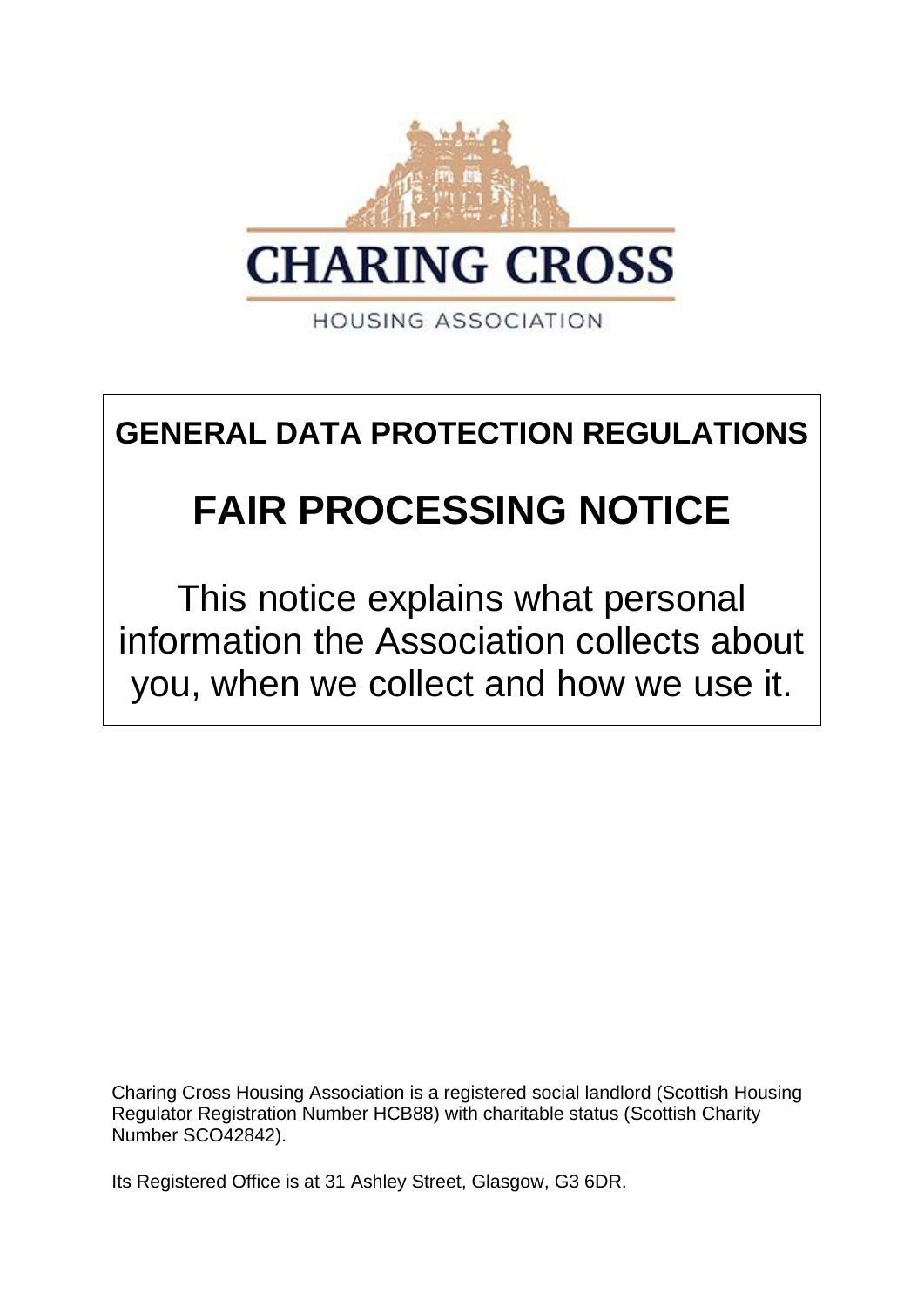# **INTRODUCTION**

During the course of processing and assessing your application for housing with Charing Cross Housing Association, we will collect, store and process personal information about you. This information is your **Personal Data** and can be held on paper or electronically.

We take the issue of data protection and security very seriously and are committed to making sure we treat your personal data in an appropriate and lawful manner.

From 25th May 2018 the Association will be required to comply with the **General Data Protection Regulations (EU) 2016/679** which replaces the existing legislation on data protection and any other domestic laws which might come into force in the future.

Under the requirements of the General Data Protection Regulations (GDPR) Charing Cross Housing Association is registered with the Information Commissioner's Office as the Data Controller (Data Controller number Z5805010) of any personal data that you provide to us.

If you have any questions relating to this notice, our privacy practices or our data protection policies and procedures, please contact The Association's Data Officer, [cxhadpo@infolawsolutions.co.uk](mailto:cxhadpo@infolawsolutions.co.uk)

#### **THE INFORMATION COLLECTED ABOUT YOU IS:**

- ➢ Name, Address and Contact Details (telephone numbers, email address)
- ➢ Health & Disability Information
- ➢ Household Composition
- ➢ Previous Tenancies

#### **THE INFORMATION WE MAY RECEIVE FROM THIRD PARTIES INCLUDES:**

- $\triangleright$  Details of breaches of your tenancy agreement
- $\triangleright$  Tenancy reports from previous landlords
- $\triangleright$  Police reports of criminal activity in your home

# **WE COLLECT INFORMATION ABOUT YOU TO ENABLE US TO:**

- ➢ Accurately assess your housing needs and requirements
- ➢ Monitor, administer and support the business and the services we provide
- ➢ Monitor our performance and improve our services
- $\triangleright$  Develop our business and the services we offer
- $\triangleright$  Keep you up to date of changes to polices, practices and/or legislation that may affect you
- ➢ Contact you for your views and opinions on the our services and how we deliver them
- $\triangleright$  Keep accurate records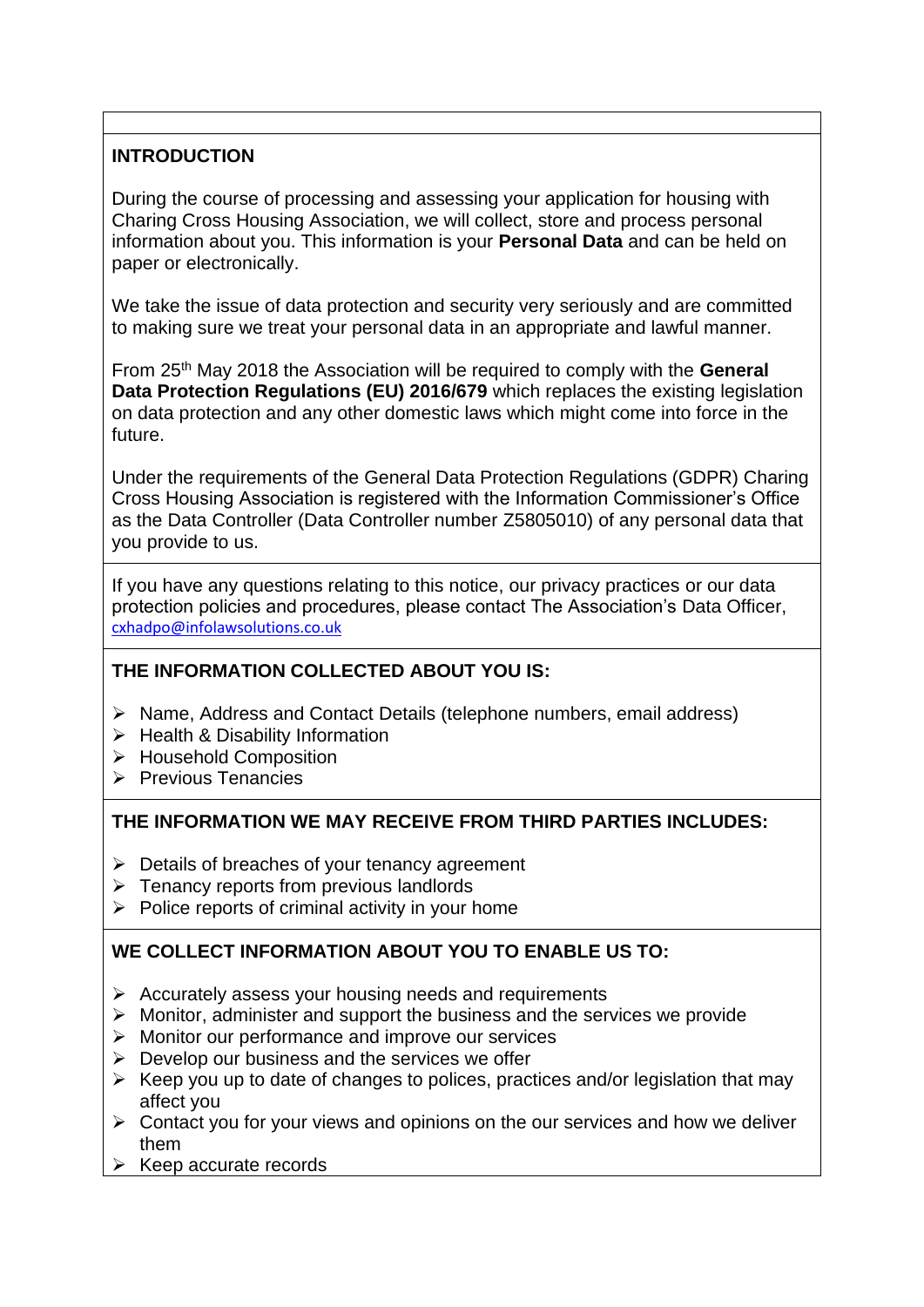➢ Safeguard and maintain the Association's properties and assets

#### **SHARING YOUR INFORMATION**

The information you provide to us will be treated in the strict confidence by the Association and will only be processed by our employees within the UK and EEA.

We may disclose your information to other third parties who act for us for the purposes set out in this notice or for purposes approved by you. Such purposes would include the Association:

- $\triangleright$  Merging or entering into a joint venture with another business when your information may be disclosed to our new business partners or owners
- ➢ Investigating a complaint and require to disclose your information to Police Scotland, Local Authority departments, Scottish Fire & rescue service and others that are involved in investigating the complaint
- ➢ Updating application statistics
- ➢ Conducting a survey of our products and/or service, your information may be disclosed to third parties assisting in the compilation and analysis of the survey result

**Unless required to do so by law, we will not otherwise share, sell or distribute any of the information you provides to the Association without your consent.**

# **TRANSFER OF YOUR INFORMATION OUTSIDE THE UK & EUROPE**

Your information will only be stored within the UK and EEA.

# **SECURITY**

We will take all necessary and reasonable steps to make sure that the personal information you give us is kept safe and secure.

More information on how we protect your information is available in the Association's Privacy Policy which is available from the office or on the Association's website at [www.cxha@cxha.org.uk](http://www.cxha@cxha.org.uk)

# **WE WILL ONLY HOLD THE INFORMATION YOU FOR AS LONG AS:**

- $\triangleright$  Is necessary for the relevant activity
- $\triangleright$  Is required by law (we may legally be required to hold some types of information)
- $\triangleright$  Is set out in any relevant contract we have with you

The Association reviews its data retention periods regularly but will generally keep your information for the minimum periods after which it will be destroyed if it is no longer required for the reasons it was obtained.